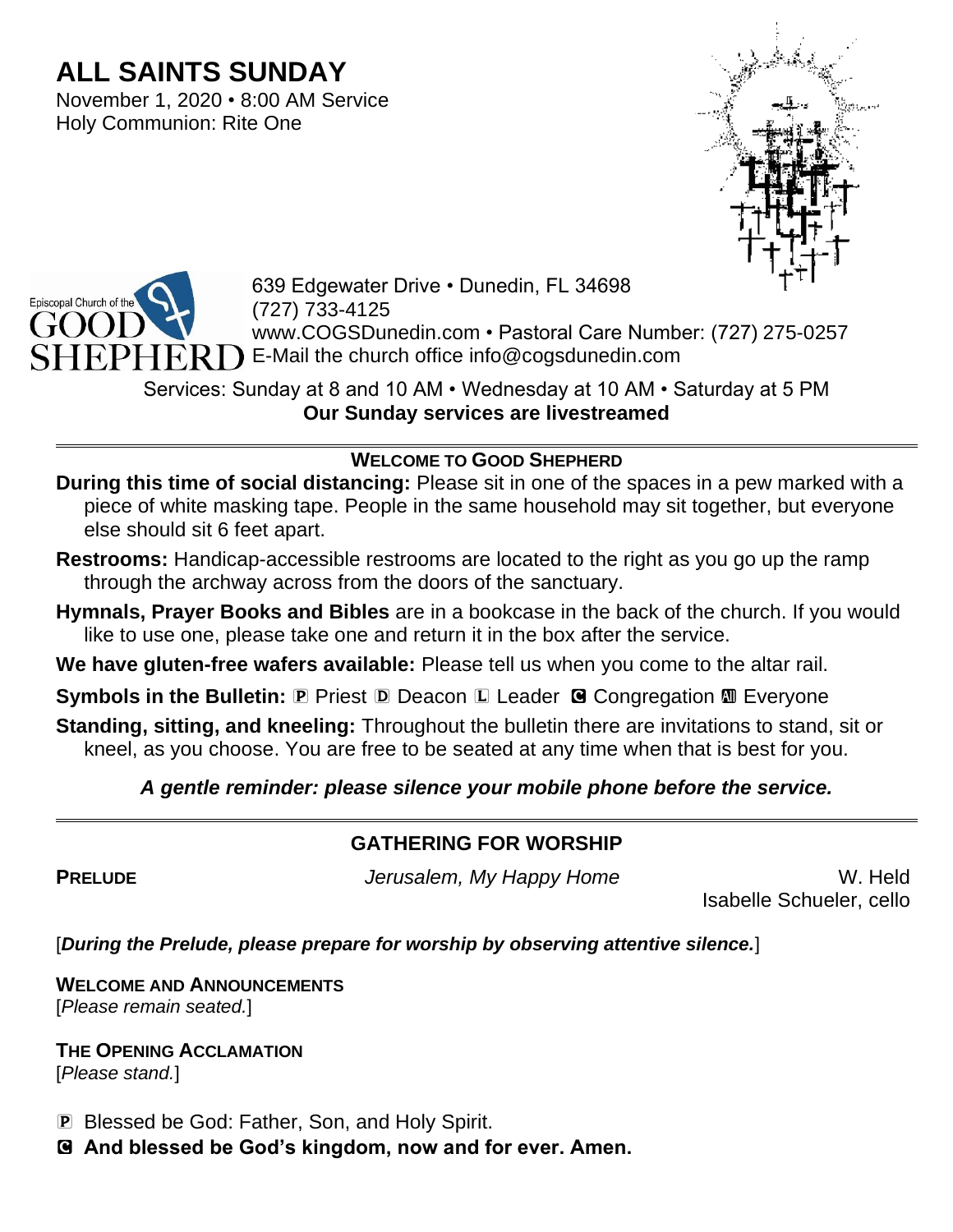**COLLECT FOR PURITY**

- a **Almighty God, unto whom all hearts are open, all desires known, and from whom no secrets are hid. Cleanse the thoughts of our hearts by the inspiration of thy Holy Spirit, that we may perfectly love thee, and worthily magnify thy holy Name; through Christ our Lord. Amen.**
- P Lord, have mercy upon us.
- C **Christ, have mercy upon us.**
- P Lord, have mercy upon us.

#### **COLLECT OF THE DAY**

- P The Lord be with you.
- C **And with thy Spirit.**
- P Let us pray. . . . Almighty God, you have knit together your elect in one communion and fellowship in the mystical body of your Son Christ our Lord: Give us grace so to follow your blessed saints in all virtuous and godly living, that we may come to those ineffable joys that you have prepared for those who truly love you; through Jesus Christ our Lord, who with you and the Holy Spirit lives and reigns, one God, in glory everlasting.

#### C **Amen.**

# **THE WORD OF GOD**

**The Readings:** Revelation 7:9-17, Psalm 34:1-10, 22, 1 John 3:1-3, Matthew 5:1-12 [*Please be seated.*]

# **The First Reading**

L *The First Reading is taken from Revelation, Chapter 7…*

After this I, John, looked, and there was a great multitude that no one could count, from every nation, from all tribes and peoples and languages, standing before the throne and before the Lamb, robed in white, with palm branches in their hands. They cried out in a loud voice, saying,

"Salvation belongs to our God who is seated on the throne, and to the Lamb!" And all the angels stood around the throne and around the elders and the four living creatures, and they fell on their faces before the throne and worshiped God, singing,

"Amen! Blessing and glory and wisdom and thanksgiving and honor and power and might be to our God forever and ever! Amen."

Then one of the elders addressed me, saying, "Who are these, robed in white, and where have they come from?" I said to him, "Sir, you are the one that knows." Then he said to me, "These are they who have come out of the great ordeal; they have washed their robes and made them white in the blood of the Lamb.

"For this reason they are before the throne of God, and worship him day and night within his temple, and the one who is seated on the throne will shelter them. They will hunger no more, and thirst no more; the sun will not strike them, nor any scorching heat; for the Lamb at the center of the throne will be their shepherd, and he will guide them to springs of the water of life, and God will wipe away every tear from their eyes."

- L The Word of the Lord.
- C **Thanks be to God.**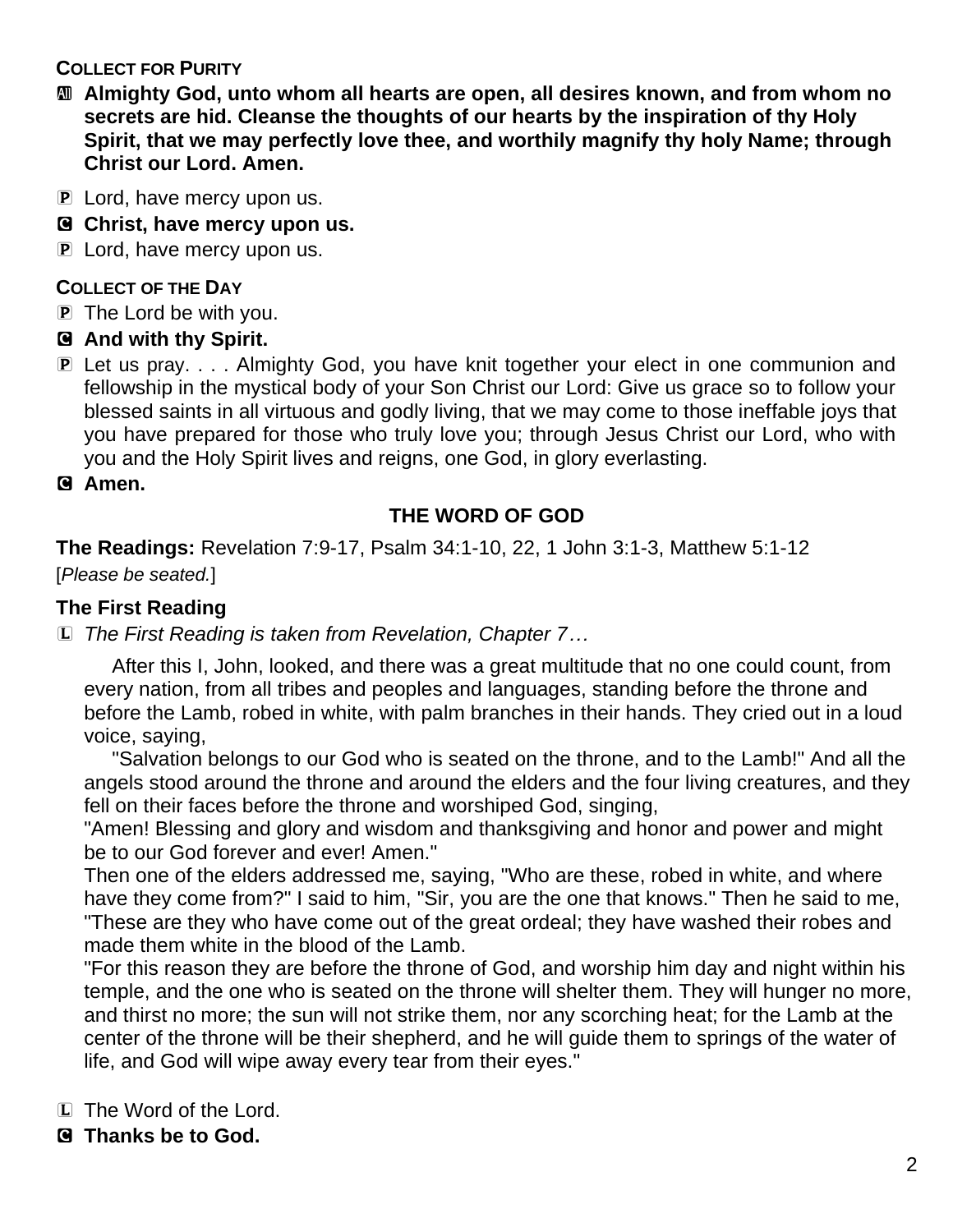# **The Psalm**

- L *We will read responsively Psalm 34…*
- L I will bless the Lord at all times; his praise shall ever be in my mouth.
- C **I will glory in the Lord; let the humble hear and rejoice.**
- L Proclaim with me the greatness of the Lord; let us exalt his Name together.
- C **I sought the Lord, and he answered me and delivered me out of all my terror.**
- L Look upon him and be radiant, and let not your faces be ashamed.
- C **I called in my affliction and the Lord heard me and saved me from all my troubles.**
- L The angel of the Lord encompasses those who fear him, and he will deliver them.
- C **Taste and see that the Lord is good; happy are they who trust in him!**
- L Fear the Lord, you that are his saints, for those who fear him lack nothing.
- C **The young lions lack and suffer hunger, but those who seek the Lord lack nothing that is good.**
- L The Lord ransoms the life of his servants, and none will be punished who trust in him.

# **The Second Reading**

L *The Second Reading is taken from 1 John, chapter 3*

See what love the Father has given us, that we should be called children of God; and that is what we are. The reason the world does not know us is that it did not know him. Beloved, we are God's children now; what we will be has not yet been revealed. What we do know is this: when he is revealed, we will be like him, for we will see him as he is. And all who have this hope in him purify themselves, just as he is pure.

- L The Word of the Lord.
- C **Thanks be to God.**

# **The Gospel**

[*Please stand.*]

D The Holy Gospel of our Lord Jesus Christ according to Matthew.

# C **Glory be to thee, O Lord.**

- D When Jesus saw the crowds, he went up the mountain; and after he sat down, his disciples came to him. Then he began to speak, and taught them, saying:
	- "Blessed are the poor in spirit, for theirs is the kingdom of heaven.
	- "Blessed are those who mourn, for they will be comforted.
	- "Blessed are the meek, for they will inherit the earth.
	- "Blessed are those who hunger and thirst for righteousness, for they will be filled.
	- "Blessed are the merciful, for they will receive mercy.
	- "Blessed are the pure in heart, for they will see God.
	- "Blessed are the peacemakers, for they will be called children of God.

"Blessed are those who are persecuted for righteousness' sake, for theirs is the kingdom of heaven.

"Blessed are you when people revile you and persecute you and utter all kinds of evil against you falsely on my account. Rejoice and be glad, for your reward is great in heaven, for in the same way they persecuted the prophets who were before you."

- D The Gospel of the Lord.
- C **Praise be to thee, O Christ.**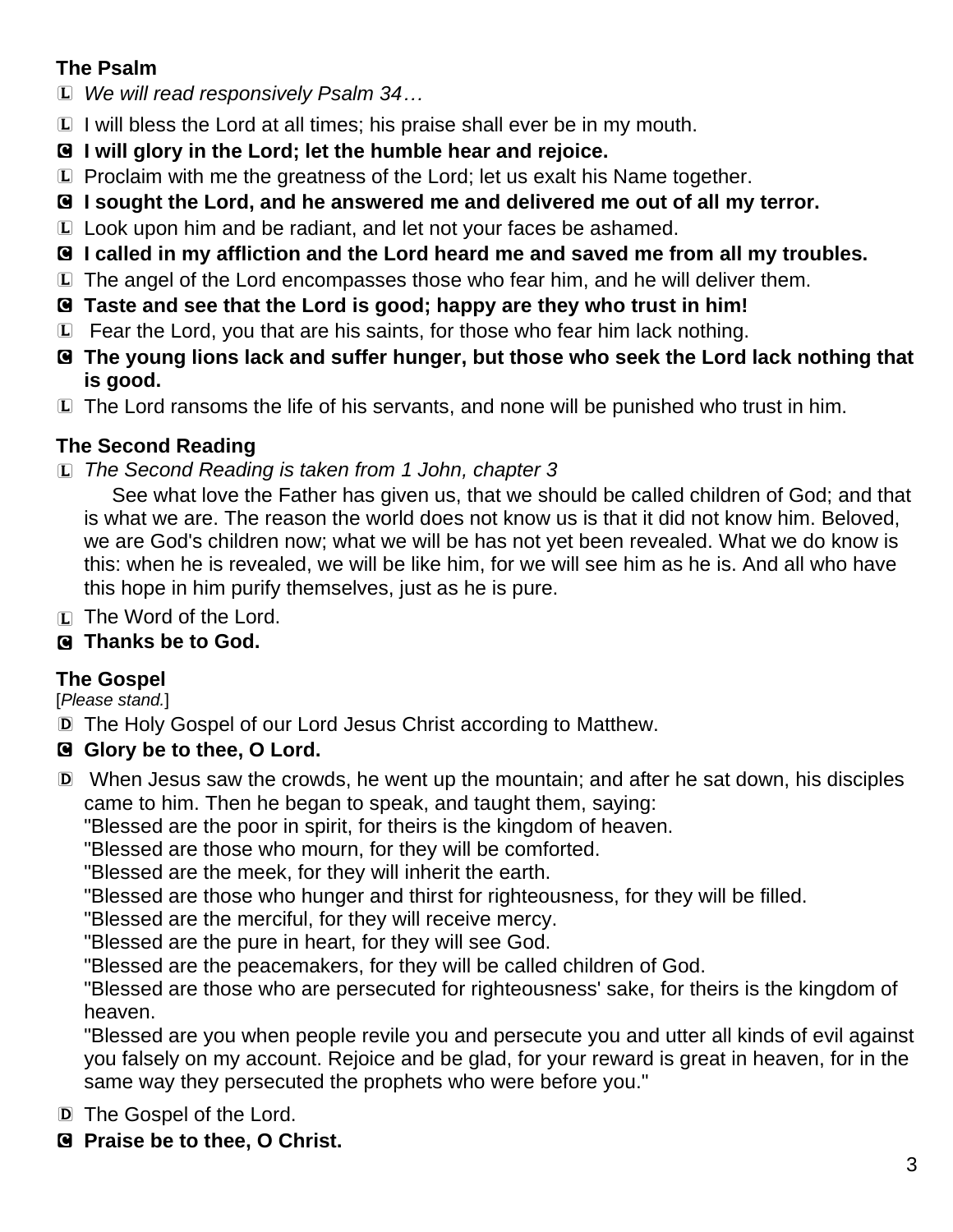[Please be seated.]

#### **THE NICENE CREED**

[*Please stand.*]

C **We believe in one God, the Father, the Almighty, maker of heaven and earth, of all that is, seen and unseen.** 

**We believe in one Lord, Jesus Christ, the only Son of God, eternally begotten of the Father, God from God, Light from Light, true God from true God, begotten, not made, of one Being with the Father. Through him all things were made. For us and for our salvation he came down from heaven: by the power of the Holy Spirit he became incarnate from the Virgin Mary, and was made man. For our sake he was crucified under Pontius Pilate; he suffered death and was buried. On the third day he rose again in accordance with the Scriptures; he ascended into heaven and is seated at the right hand of the Father. He will come again in glory to judge the living and the dead, and his kingdom will have no end.**

**We believe in the Holy Spirit, the Lord, the giver of life, who proceeds from the Father and the Son. With the Father and the Son he is worshiped and glorified. He has spoken through the Prophets. We believe in one holy catholic and apostolic Church. We acknowledge one baptism for the forgiveness of sins. We look for the resurrection of the dead, and the life of the world to come. Amen.**

**THE PRAYERS OF THE PEOPLE** *[Please sit, stand, or kneel, as you prefer.]*

- D Let us pray for the whole state of Christ's Church and the world.
- L Almighty and everliving God, who in thy holy Word hast taught us to make prayers, and supplications, and to give thanks for all humanity. Receive these our prayers which we offer unto thy divine Majesty, beseeching thee to inspire continually the Universal Church with the spirit of truth, unity, and concord; and grant that all those who do confess thy holy Name may agree in the truth of thy holy Word, and live in unity and godly love. God of Peace,

# C **Hear our prayer.**

L Give grace, O heavenly Father, to all bishops, especially to Michael, our Presiding Bishop; Dabney, our Bishop; Barry and Michael, our Assisting Bishops; Michael, our Priest in Charge; and Cindy, our Deacon; to our companion diocese of the Dominican Republic; to these Episcopal Churches in our Diocese; St. Peter's Cathedral, St. Petersburg; St. Boniface, Sarasota; and All Angels By The Sea, Longboat Key, and the Clearwater Deanery Collaboration Partners; and to all priests, deacons, and the laity in their ministry; that they may, both by their life and doctrine, set forth thy true and lively Word, and rightly and duly administer thy holy Sacraments. God of Peace,

# C **Hear our prayer.**

L And to all thy people give thy heavenly grace, and especially to this congregation here present; that, with meek heart and due reverence, they may hear and receive thy holy Word, truly serving thee in holiness and righteousness all the days of their life. God of Peace,

#### C **Hear our prayer.**

L We beseech thee also so to rule the hearts of those who bear the authority of government in this and every land, especially President Trump, that they may be led to wise decisions and right actions for the welfare and peace of the world. We pray that all God's children might live in the hope of the world peace for which we are created. God of Peace,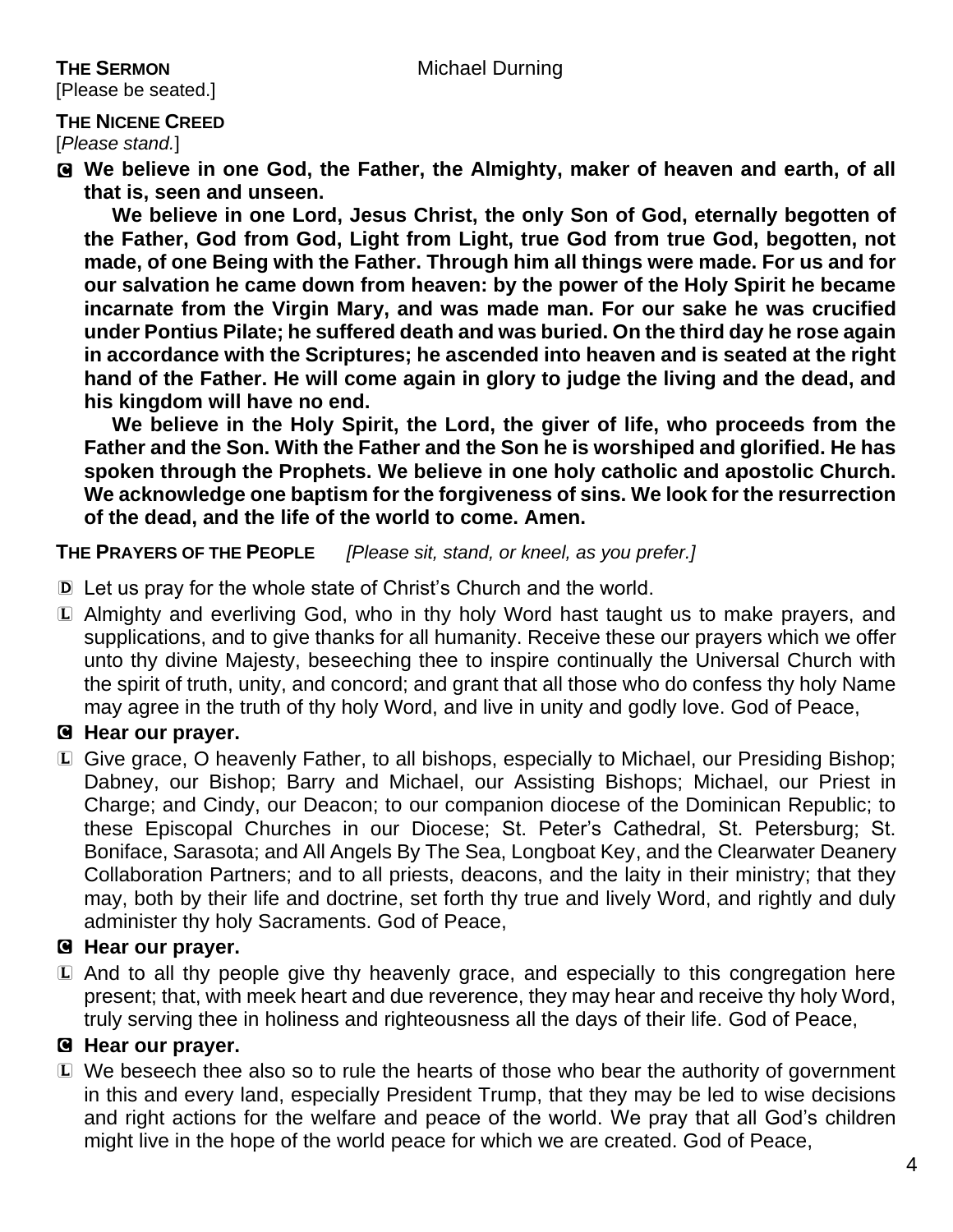# C **Hear our prayer.**

L And we most humbly beseech thee, of thy goodness, O Lord, to comfort and succor [*add handwritten names from notebook*] and all those who, in this transitory life, are in trouble, sorrow, need, sickness, or any other adversity, especially those listed in the weekly news who have asked for our prayers, and those we now name, aloud or in our hearts. [*Leave time…*] God of Peace,

# C **Hear our prayer.**

L Open, O Lord, the eyes of all people to behold thy gracious hand in all thy works, that, rejoicing in thy whole creation, they may honor thee with their substance, and be faithful stewards of thy bounty. We give thanks for the flowers given today to the Glory of God and in thanksgiving for the Nov. 2<sup>nd</sup> wedding anniversary of Dan Depies and Andrea Zahn, and in thanksgiving for the legacy gifts left to Good Shepherd's Endowment Fund, and for the birthdays this coming week of Bill Sturk, Janet Williams, Briony Tomalesky, Ron Ellis, Stephen Gill, Karen Garrett, and for those celebrating anniversaries this week, Dan Depies & Andrea Zahn, Joseph & Kaitlyn Statile. God of Peace,

# C **Hear our prayer.**

L And we also bless thy holy Name for all thy servants departed this life in thy faith and fear, [*especially… add names from notebook*] and those we name, aloud or in our hearts. [*Leave time…*] We beseech thee to grant them continual growth in thy love and service; and to grant us grace so to follow the good examples of all thy saints, that with them we may be partakers of thy heavenly kingdom. God of Peace,

#### C **Hear our prayer.**

- L Empower, O Lord, our Search Committee and Vestry as we pray….
- C **Almighty God, giver of every good gift: Look graciously on our Church, and so guide the minds of those who shall choose a rector for this parish, that we may receive a faithful pastor, who will care for your people and equip us for our ministries; through Jesus Christ our Lord. Amen**
- L Grant these our prayers, O Father, for Jesus Christ's sake, our only Mediator and Advocate.
- C **Amen.**

# **THE CONFESSION AND ABSOLUTION**

[*Please kneel or stand.*]

- D Let us humbly confess our sins unto Almighty God. [*Silence is kept.*] Most merciful God, . . .
- a **We confess that we have sinned against thee in thought, word, and deed, by what we have done, and by what we have left undone. We have not loved thee with our whole heart; we have not loved our neighbors as ourselves. We are truly sorry and we humbly repent. For the sake of thy Son Jesus Christ, have mercy on us and forgive us; that we may delight in thy will, and walk in thy ways, to the glory of thy Name. Amen.**
- P Almighty God, our heavenly Father, who of his great mercy hath promised forgiveness of sins to all those who with hearty repentance and true faith turn unto him, have mercy upon you, pardon and deliver you from all your sins, confirm and strengthen you in all goodness, and bring you to everlasting life; through Jesus Christ our Lord.
- C **Amen.**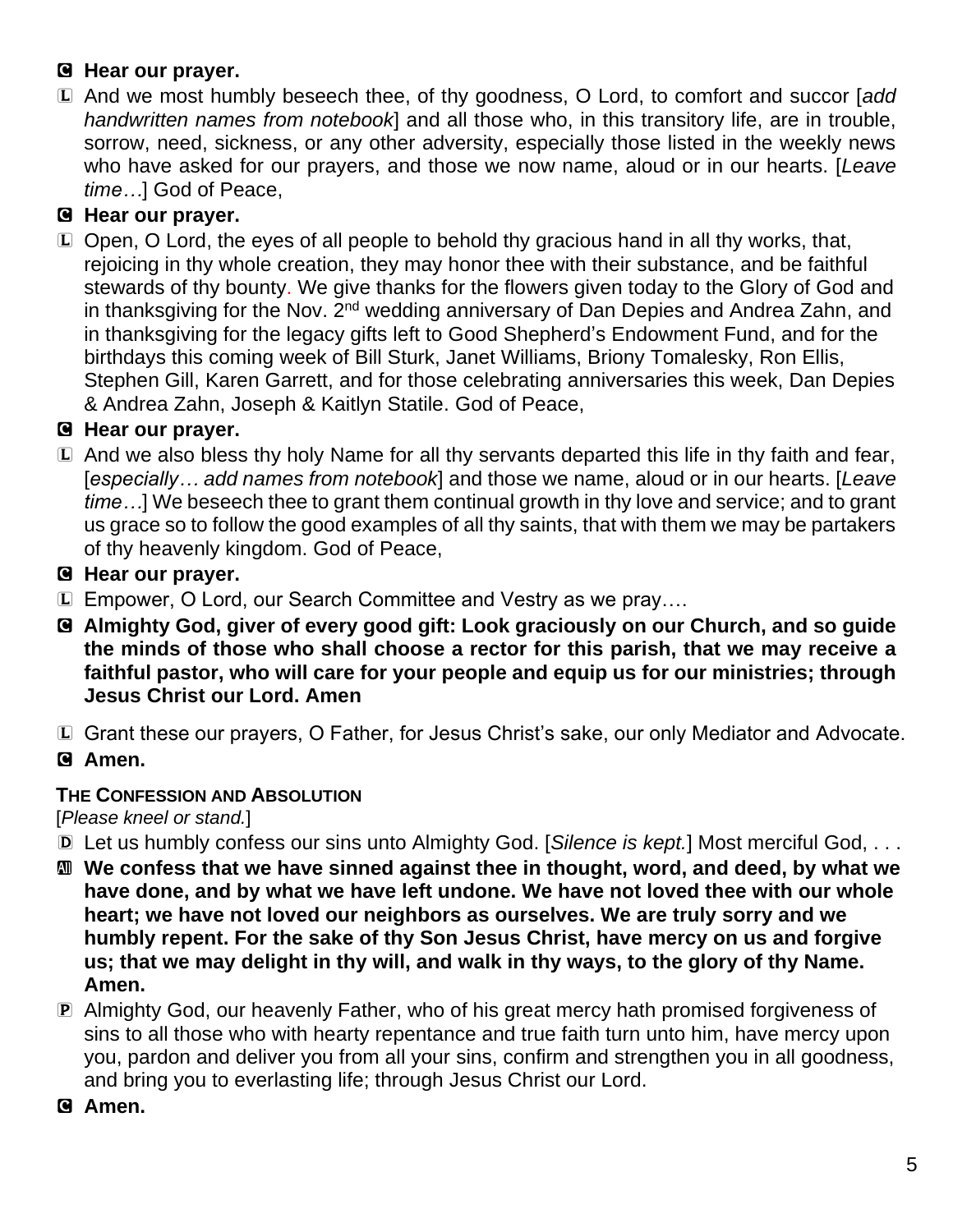#### **THE GREETING OF PEACE**

[*Please stand. During this time of social distancing, a wave or bow, accompanied by a smile and "the Peace of the Lord be with you," will do nicely.*]

- P The peace of the Lord be always with you.
- C **And with thy spirit.**

#### **THE HOLY COMMUNION**

#### **THE OFFERTORY SENTENCE**

D Through Christ let us continually offer to God the sacrifice of praise, that is, the fruit of lips that acknowledge his Name. But to do good and to distribute, forget not; for with such sacrifices God is well pleased.

[*Please be seated. The offering plates are on stands in the front and the back of the church. If you wish, you may place an offering there.*]

**OFFERTORY**

#### **THE PRESENTATION OF THE OFFERINGS**

[*Please stand when invited by the Deacon.*]

D As we receive these gifts, we acknowledge

C **All things come from thee, O Lord, and of thine own have we given thee.**

**THE GREAT THANKSGIVING:** Eucharistic Prayer II

- P The Lord be with you.
- C **And with thy spirit.**
- P Lift up your hearts.
- C **We lift them up unto the Lord.**
- **P** Let us give thanks unto our Lord God.
- C **It is meet and right so to do.**
- P It is very meet, right, and our bounden duty, that we should at all times, and in all places, give thanks unto thee, O Lord, holy Father, almighty, everlasting God. Creator of the light and source of life, who hast made us in thine image, and called us to new life in Jesus Christ our Lord. Therefore, with Angels and Archangels, and with all the company of heaven, we laud and magnify thy glorious Name; evermore praising thee, and saying,
- C **Holy, holy, holy, Lord God of Hosts: Heaven and earth are full of thy glory. Glory be to thee, O Lord Most High.**

**Blessed is he that cometh in the name of the Lord. Hosanna in the highest.** [*Please kneel or stand, as you choose.*]

- P All glory be to thee, O Lord our God, for that thou didst create heaven and earth, and didst make us in thine own image; and, of thy tender mercy, didst give thine only Son Jesus Christ to take our nature upon him, and to suffer death upon the cross for our redemption. He made there a full and perfect sacrifice for the whole world; and did institute, and in his holy Gospel command us to continue, a perpetual memory of that his precious death and sacrifice, until his coming again.
- P For in the night in which he was betrayed, he took bread; and when he had given thanks to thee, he broke it, and gave it to his disciples, saying, "Take, eat, this is my Body, which is given for you. Do this in remembrance of me."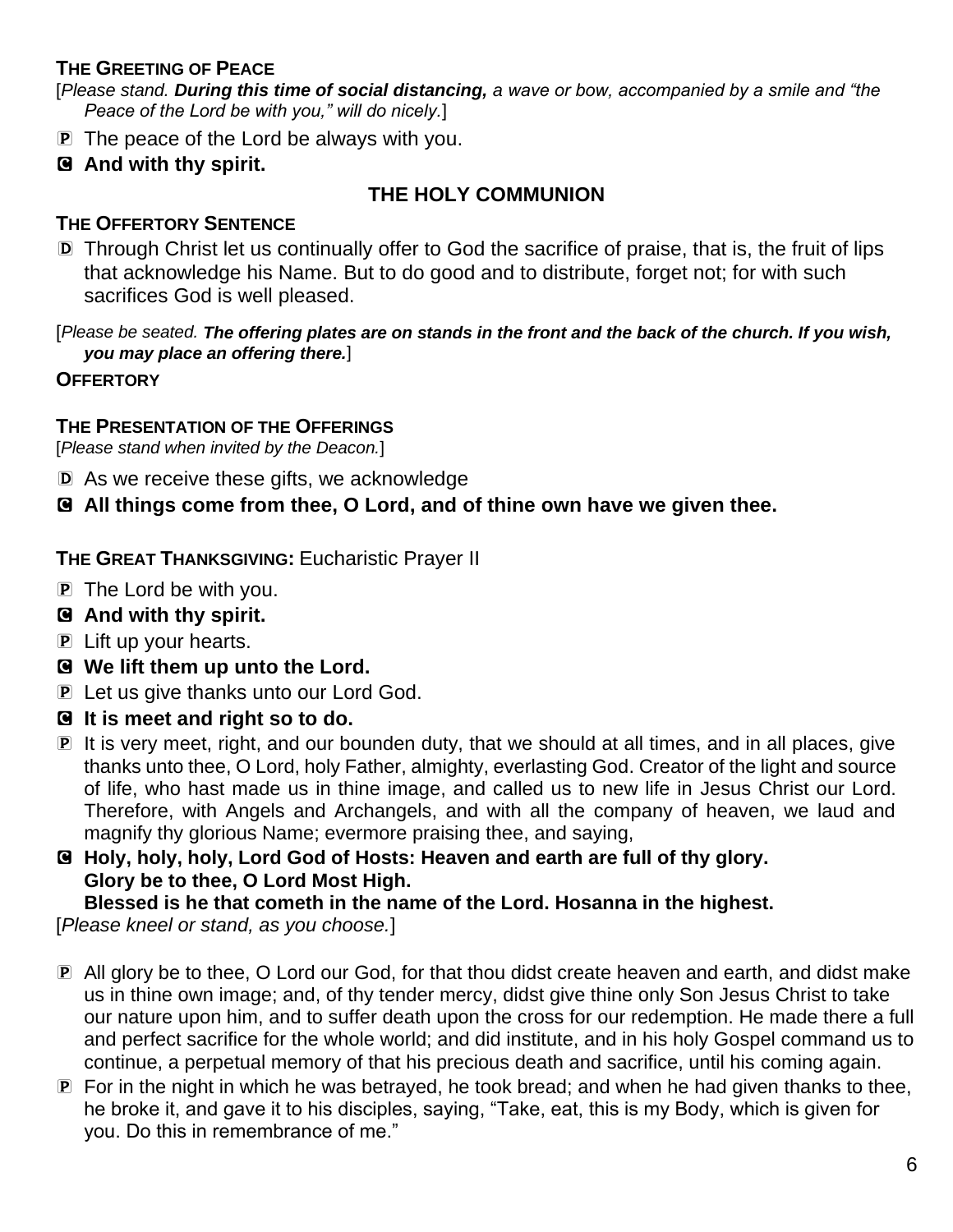- P Likewise, after supper, he took the cup; and when he had given thanks, he gave it to them, saying, "Drink this, all of you; for this is my Blood of the New Covenant, which is shed for you, and for many, for the remission of sins. Do this, as oft as ye shall drink it, in remembrance of me."
- P Wherefore, O Lord and heavenly Father, we thy people do celebrate and make, with these thy holy gifts which we now offer unto thee, the memorial thy Son hath commanded us to make; having in remembrance his blessed passion and precious death, his mighty resurrection and glorious ascension; and looking for his coming again with power and great glory. And we most humbly beseech thee, O merciful Father, to hear us, and, with thy Word and Holy Spirit, to bless and sanctify these gifts of bread and wine, that they may be unto us the Body and Blood of thy dearly-beloved Son Jesus Christ.
- C **And we earnestly desire thy fatherly goodness to accept this our sacrifice of praise and thanksgiving, whereby we offer and present unto thee, O Lord, our selves, our souls and bodies. Grant, we beseech thee, that all who partake of this Holy Communion may worthily receive the most precious Body and Blood of thy Son Jesus Christ, and be filled with thy grace and heavenly benediction; and also that we and all thy whole Church may be made one body with him, that he may dwell in us, and we in him; through the same Jesus Christ our Lord;**
- P By whom, and with whom, and in whom, in the unity of the Holy Ghost all honor and glory be unto thee, O Father Almighty, world without end.
- C **AMEN.**

#### **THE LORD'S PRAYER**

- P And now, as our Savior Christ hath taught us, we are bold to say,
- C **Our Father, who art in heaven, hallowed be thy Name, thy kingdom come, thy will be done, on earth as it is in heaven. Give us this day our daily bread. And forgive us our trespasses, as we forgive those who trespass against us. And lead us not into temptation, but deliver us from evil. For thine is the kingdom, and the power, and the glory, for ever and ever. Amen.**

#### **THE BREAKING OF THE BREAD**

- P God of promise, you have prepared a banquet for us.
- C **Happy are those who are called to the Supper of the Lamb.**

P The Gifts of God for the People of God. Take them in remembrance that Christ died for you, and feed on him in your hearts by faith, with thanksgiving. [*Please be seated.*]

[**PLEASE FOLLOW THESE NEW PROCEDURES:** *To ensure social distancing, please go forward to receive Holy Communion one at a time, following the directions of the usher, who will let you know when it's your turn. Two people will stand in front of the altar to distribute the consecrated wafers. Please keep your mask on, receive the wafer, and return to your seat by the side aisle. After returning to your seat, you may remove your mask to consume your wafer.*]

#### **THE PRAYER AFTER COMMUNION**

[*Please kneel or stand, as you choose.*]

 $\mathbf{P}$  Let us pray.